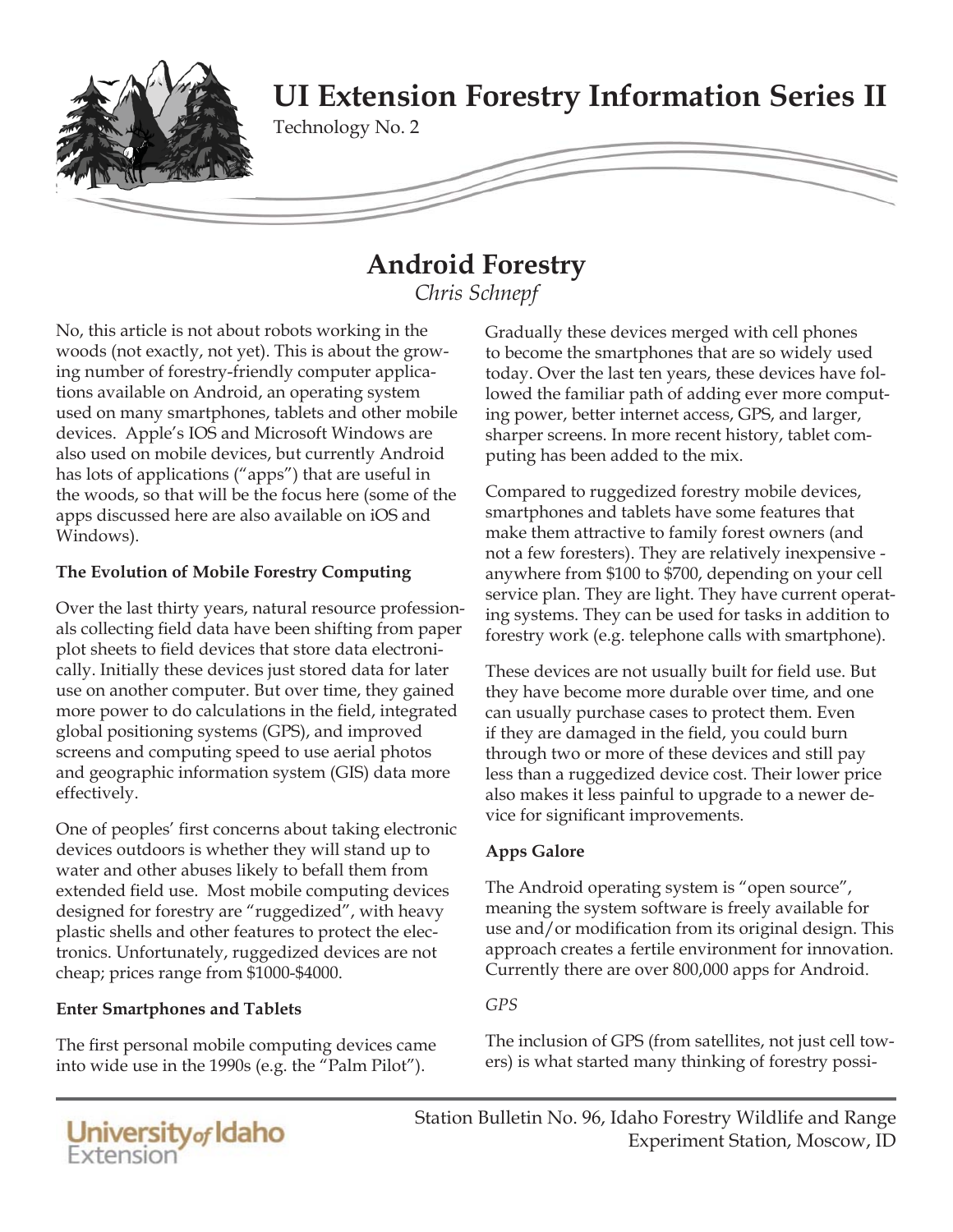bilities for android devices. Some of the newer devices can even access GLONASS (Russian GPS satellites), as well as American satellites - more satellites often means more GPS accuracy, especially under forest canopies or in canyons where line-of-sight to satellites can be challenging.

At least a dozen apps will bring up screens on an android device similar to what you would find on a GPS receiver (e.g., *GPS Essentials, GPS Status,* etc.). *Google Maps* will even give you turn by turn, audible driving directions over your device, just like automotive GPS devices do.

# *Mapping, GIS*

Some of the best android apps integrate the device's GPS capabilities with aerial photos, maps or other data loaded to the device from the internet. Such features are increasingly being described as "augmented reality" a view of the real world augmented or supplemented by computer-generated sensory input such as graphics or GPS data (source: Wikipedia). Mapping and GIS apps typically show your location relative to some type of map. So when you see your live location on the map you may also see nearby roads, forest cover, the soil type you are standing on (an app called *SoilWeb*), topography, or any other information delineated on the map.

Most people are familiar with *Google Earth* and *Google Maps* for their home computer. These programs are also available as android apps. There are also several other apps that do some similar things including *Oruxmaps*, and *BackCountry Navigator*. Even ESRI, a dominant U.S. GIS software provider, has an android app now (*ArcGIS*). There is a range of sophistication in these apps; *Google Maps* is pretty useful to most people immediately, whereas the *ArcGIS* app may require more familiarity with GIS to use fully.

If cellular data isn't available where you are working, you will not have live access to those maps. However, many of these apps allow saving maps or other georeferenced data (data tied to a location) to the device; you can download that data ahead of time for field use.

# *Field Guide Apps*

Field guide books can be heavy to lug around. Increasingly there are apps to help you identify trees, understory plants, and weeds. One of the better apps of this kind is *1,100 Weeds of North America*, which helps you identify weeds using plain language rather than arcane plant taxonomical terms, and includes access to over 4,000 color photos to help you along the way. There are also a variety of books to identify, plants, trees, mushrooms etc. that can be downloaded to and read on a mobile device with "reader" apps such as *Adobe* or *Kindle* apps.

# *Timber Cruising*

One of the first electronic device uses in forestry was to collect forest measurement data. Many basic spreadsheet programs can be used for this purpose. You can enter plot data into some cells, then enter formulas into other cells to turn those measurements into usable information, such as trees per acre, tree or stand volume, or other stand characteristics. There is also a timber cruise app that does some of this for you - *Plothound* stores geo-referenced plot data from a mobile device to a "cloud" (a computer network accessed through the internet), from where you can retrieve it from another computer.

## *Citizen Science*

More people are being engaged in the effort to collect more data to support better science. For example, the *EDMapsS West* app allows anyone to contribute georeferenced data (data that is tied to a location) about observations of exotic invasive species (e.g., noxious weeds) they run across.

Phenology is the relationship between a periodic biological phenomenon (flowering, migration, etc.) and climate. An app called *Natures Notebook*, allows you to enter all kinds of phenological data for a given location for use in the scientific community and for your own interest.

If you like checking your rain gauge, the *CoCoRaHs* app helps you to store your records in a cloud and share them with others (you need to sign up as a *Co-CoRahs* volunteer first - go to www.cocorahs.org).

# *There's an App for That . .* .

Many other apps can come in handy for a forest owner. For example

• Want to know the forecast for burning slash piles tomorrow? Try the *Weather Channel*, *Weatherbug*, or other weather forecast apps.